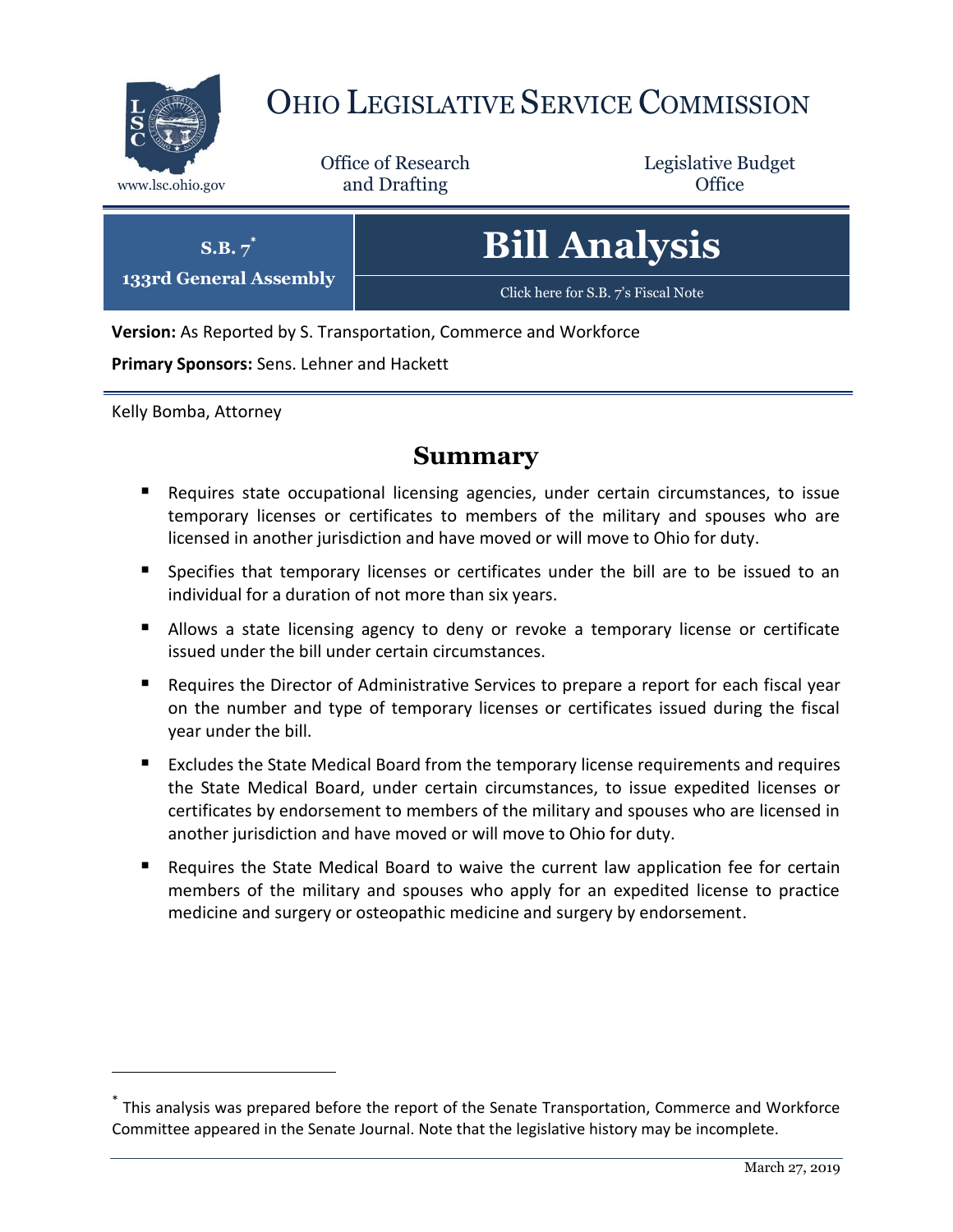# **Detailed Analysis**

## **Temporary occupational license for military member and spouse**

Generally, the bill mandates, under certain circumstances, that a state occupational licensing agency, excluding the State Medical Board, issue temporary licenses or certificates to certain members of the military or a member of the military's spouse.<sup>1</sup> Each licensing agency required to issue the temporary licenses or certificates must adopt rules under the Administrative Procedure Act<sup>2</sup> as necessary to implement the bill.<sup>3</sup>

Under existing law, a state or political subdivision licensing agency may, but is not required to, adopt rules and issue a temporary license to a person whose spouse is on active military duty. The bill retains current law with respect to a political subdivision's discretionary authority. However, the bill expands a state licensing agency's authority to include the member of the military in addition to the spouse. $4$ 

## **Qualifications**

The bill requires each state licensing agency that issues a license or certificate to practice a trade or profession, excluding the State Medical Board, to issue a temporary license or certificate for not more than six years to an individual who meets the following qualifications:

- 1. The individual holds a valid license or certificate to practice the trade or profession issued by any other state or jurisdiction;
- 2. The license or certificate is current, and the individual is in good standing (see "**Definitions**," below) in the other state or jurisdiction;
- 3. The individual presents adequate proof to the state licensing agency of any of the following circumstances:
	- a. The individual or the individual's spouse is a member of the uniformed services (see "**Definitions**" below) and is on active military duty in Ohio.
	- b. The individual or the individual's spouse is a military technician dual status as defined under federal law<sup>5</sup> and was transferred to duty in Ohio.
	- c. A circumstance described in (a) or (b) immediately above will occur within three months after the application date.
- 4. The individual presents adequate proof to the state licensing agency that the individual moved or will move to Ohio from the state or jurisdiction in which the individual holds a current license or certificate.

 $^4$  R.C. 4743.04(C) and (D).

 $1$  R.C. 4743.04(D) and 4743.041(B).

 $<sup>2</sup>$  R.C. Chapter 119.</sup>

 $3$  R.C. 4743.041(F).

 $<sup>5</sup>$  10 United States Code (U.S.C.) 10216.</sup>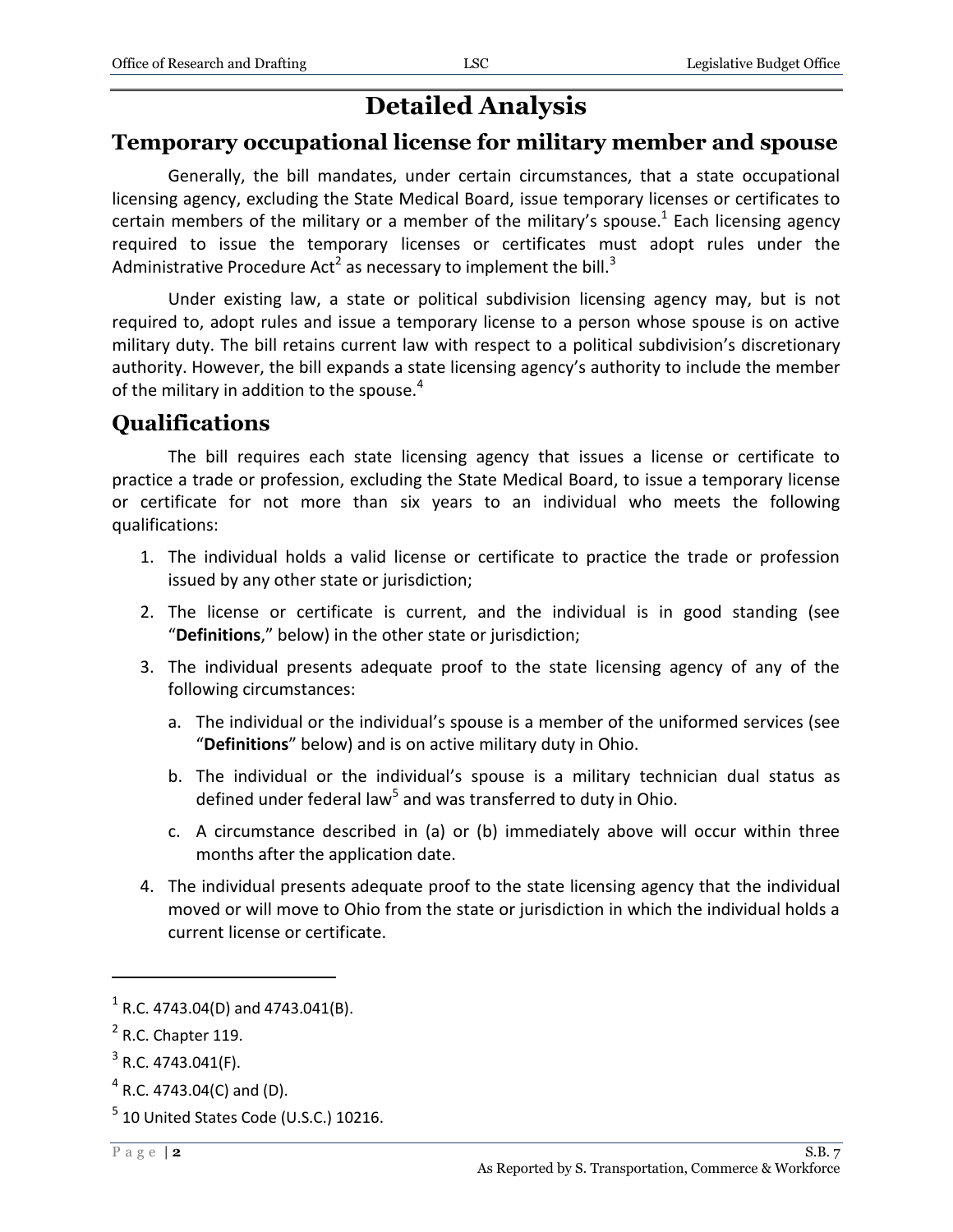5. The individual complies with continuing law requirements<sup>6</sup> to obtain a criminal records check through the Bureau of Criminal Identification and Investigation.<sup>7</sup>

# **Scope of practice**

Under the bill, an individual with a temporary license or certificate may practice the trade or profession in Ohio only within the scope and practice that is permitted under Ohio law and that does not exceed the individual's training.<sup>8</sup>

## **Circumstances to deny or revoke a temporary license**

The bill allows a state licensing agency to deny or revoke a temporary license or certificate issued under the bill in accordance with the Administrative Procedure Act if any of the following circumstances occur:

- 1. The individual has a criminal record according to a criminal records check.
- 2. The individual is unable to practice the trade or profession according to acceptable and prevailing standards of care by reason of mental illness or physical illness, including physical deterioration that adversely affects cognitive, motor, or perceptive skills.
- 3. The individual is unable to practice the trade or profession according to acceptable and prevailing standards of care because of the habitual or excessive use or abuse of alcohol or other substances that impair the ability to practice.
- 4. An adverse action has been taken against the individual by a health care institution.
- 5. The individual's license or certificate issued by another state or jurisdiction expires, is revoked, or is not in good standing (see "Definitions" below), or the individual, with respect to that license or certificate, is placed on disciplinary probation.
- 6. With respect to an individual who was eligible for a temporary license as the spouse of a member of the uniformed services or of a military technician dual status, six months have elapsed since the divorce, dissolution, or annulment of the marriage.
- 7. The individual is dishonorably discharged from the military.
- 8. The individual is required to register under Ohio's Sex Offender Registration Law<sup>9</sup> or a substantially similar law of another state, the United States, or another country.
- 9. The individual is required to register as an arson offender under Ohio law<sup>10</sup> or a substantially similar law of another state, the United States, or another country.
- 10. The individual has been convicted of, pleaded guilty to, or had a judicial finding of guilt for any criminal violation of Ohio law mandating that the individual is ineligible for licensure or certification in the trade or profession.

 $^6$  R.C. 4776.01 to 4776.04, not in the bill.

 $7$  R.C. 4743.041(B).

 $^8$  R.C. 4743.041(E).

 $<sup>9</sup>$  R.C. Chapter 2950.</sup>

 $10$  R.C. 2909.15, not in the bill.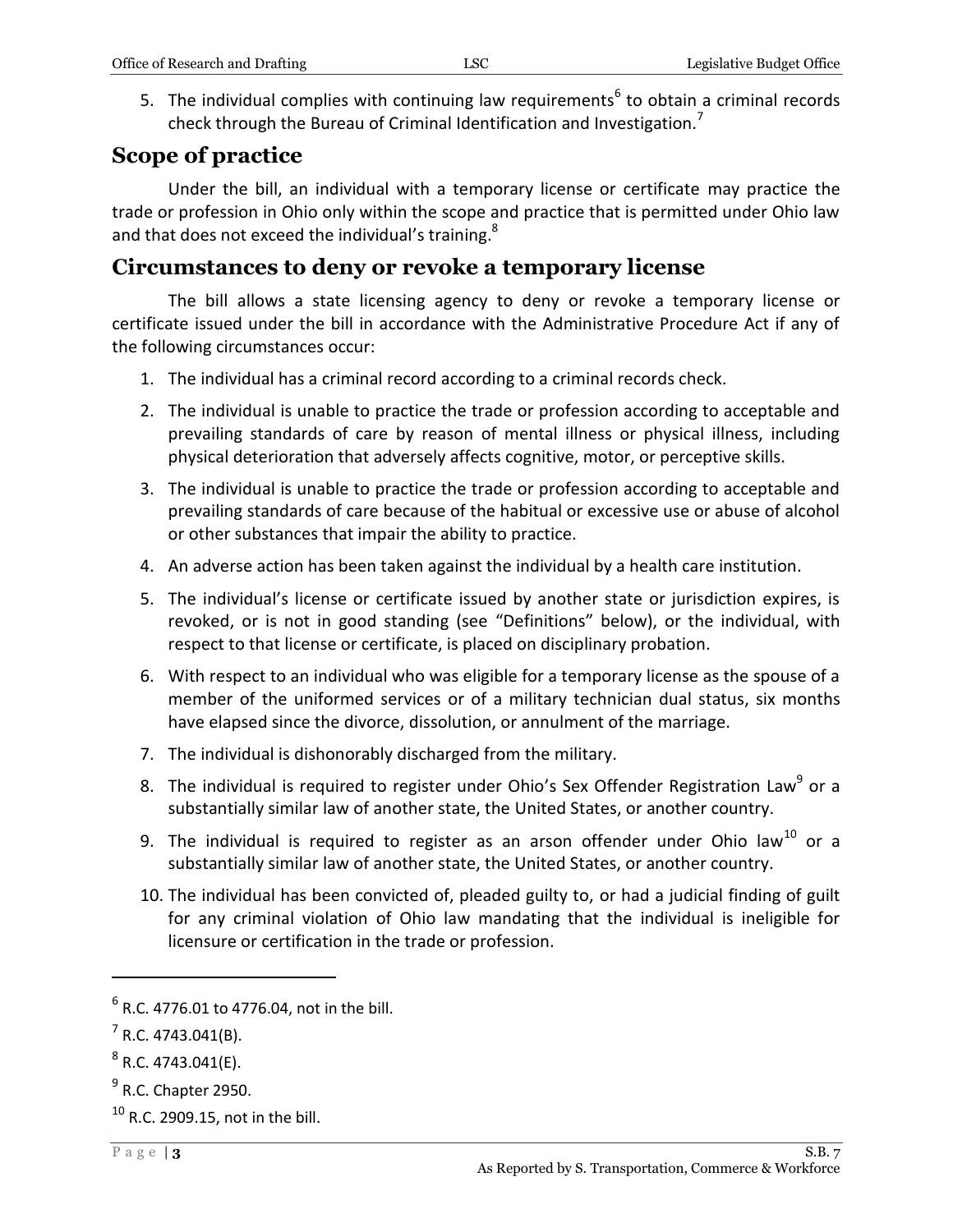11. The individual issued a temporary license or certificate under the bill fails to obtain a full license or certificate within six years after the temporary license or certificate was issued.<sup>11</sup>

#### **Fee**

A state licensing agency must waive all fees associated with the issuance of a temporary license or certificate under the bill.<sup>12</sup>

# **Expedited process**

Under the bill, each state licensing agency must establish a process to provide any special accommodations that may be appropriate for applicants for a temporary license or certificate. Under existing law, licensing agencies must have a process to obtain documentation to determine if an applicant is a service member or veteran, or the spouse or surviving spouse of a service member or veteran, a process to record, track, and monitor applications for those individuals, and a process to prioritize and expedite certification or licensure for those individuals.<sup>13</sup>

# **Reporting**

The bill requires the Director of Administrative Services, on the conclusion of the state fiscal year, to prepare a report on the number and type of temporary licenses or certificates that were issued during the fiscal year. The DAS Director must provide the report to the Director of Veterans Services not later than 30 days after the end of the fiscal year. The Director of Veterans Services must compile the reports and make them available to the public.<sup>14</sup>

# **State Medical Board expedited licenses by endorsement**

The bill requires the State Medical Board to issue expedited licenses and certificates by endorsement, without examination, to applicants who are members of the military and spouses under certain circumstances for the following types of licenses and certificates:

- A license to practice as a physician assistant;  $^{15}$
- A certificate to practice a limited branch of medicine;<sup>16</sup>
- A license to practice podiatric medicine and surgery;  $17$
- A license to practice dietetics;  $18$

 $^{11}$  R.C. 4743.041(C).

<sup>12</sup> R.C. 4743.041(D).

 $13$  R.C. 5903.04.

 $14$  R.C. 4743.041(G).

 $^{15}$  R.C. 4730.121.

 $16$  R.C. 4731.153.

<sup>17</sup> R.C. 4731.57.

 $18$  R.C. 4759.063, with conforming changes in R.C. 4759.02 and 4759.10.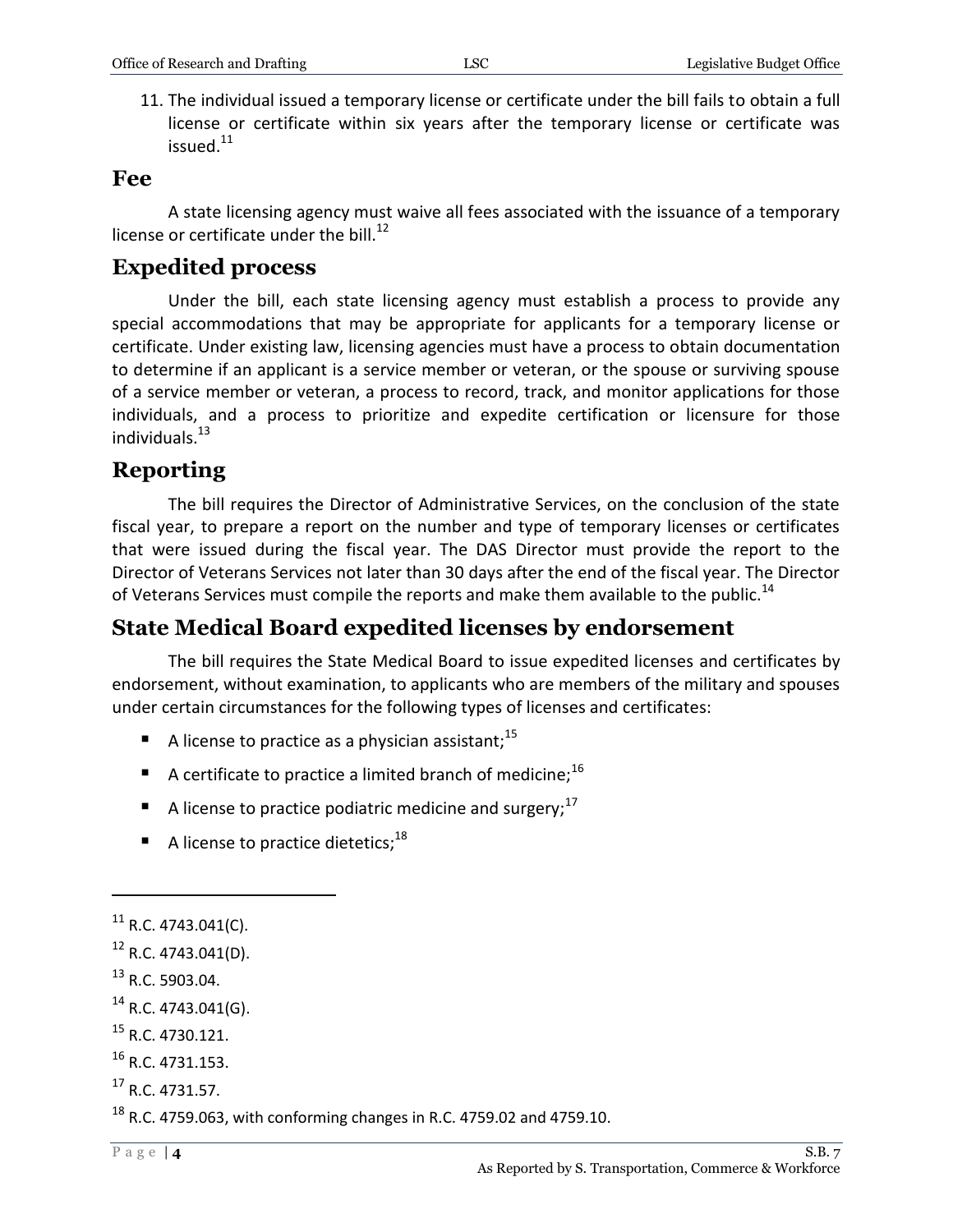- A certificate to practice as an anesthesiologist assistant:  $19$
- $\blacksquare$  A license to practice respiratory care;<sup>20</sup>
- A certificate to practice as an oriental medicine practitioner or acupuncturist;<sup>21</sup>
- A license to practice as a radiologist assistant;  $2^2$
- A license to practice as a genetic counselor;  $23$
- A genetic counselor supervised practice license.<sup>24</sup>

For those license or certificate types, the bill requires the State Medical Board to issue, without examination, an expedited license or certificate by endorsement to an applicant who meets all of the following requirements:

- 1. The applicant files a written application to the Board on a form prescribed by the Board and includes all of the information the Board considers necessary to process it.
- 2. The applicant provides evidence satisfactory to the Board that the applicant meets all of the following requirements:
	- a. The applicant holds a valid license or certificate to practice the applicable occupation issued by any other state or jurisdiction.
	- b. The license or certificate is current, and the applicant is in good standing in the state or jurisdiction of licensure or certification.
	- c. One of the following circumstances applies to the applicant or the applicant's spouse.
		- i. The individual or the individual's spouse is a member of the uniformed services (see "**Definitions**" below) and is on active military duty in Ohio.
		- ii. The individual or the individual's spouse is a military technician dual status as defined under federal law and was transferred to duty in Ohio.
		- iii. A circumstance described in (i) or (ii) above will occur within three months after the application date.
	- d. The applicant moved or will move to Ohio from the state or jurisdiction in which the individual holds a current license or certificate.

<sup>&</sup>lt;sup>19</sup> R.C. 4760.041.

 $^{20}$  R.C. 4761.052, with a conforming change in R.C. 4761.03.

 $^{21}$  R.C. 4762.041, with conforming changes in R.C. 4734.281, 4734.285, 4734.49, and 4762.03.

 $^{22}$  R.C. 4774.041.

 $^{23}$  R.C. 4778.051, with conforming changes in R.C. 4778.07 and 4778.08.

<sup>&</sup>lt;sup>24</sup> R.C. 4778.081.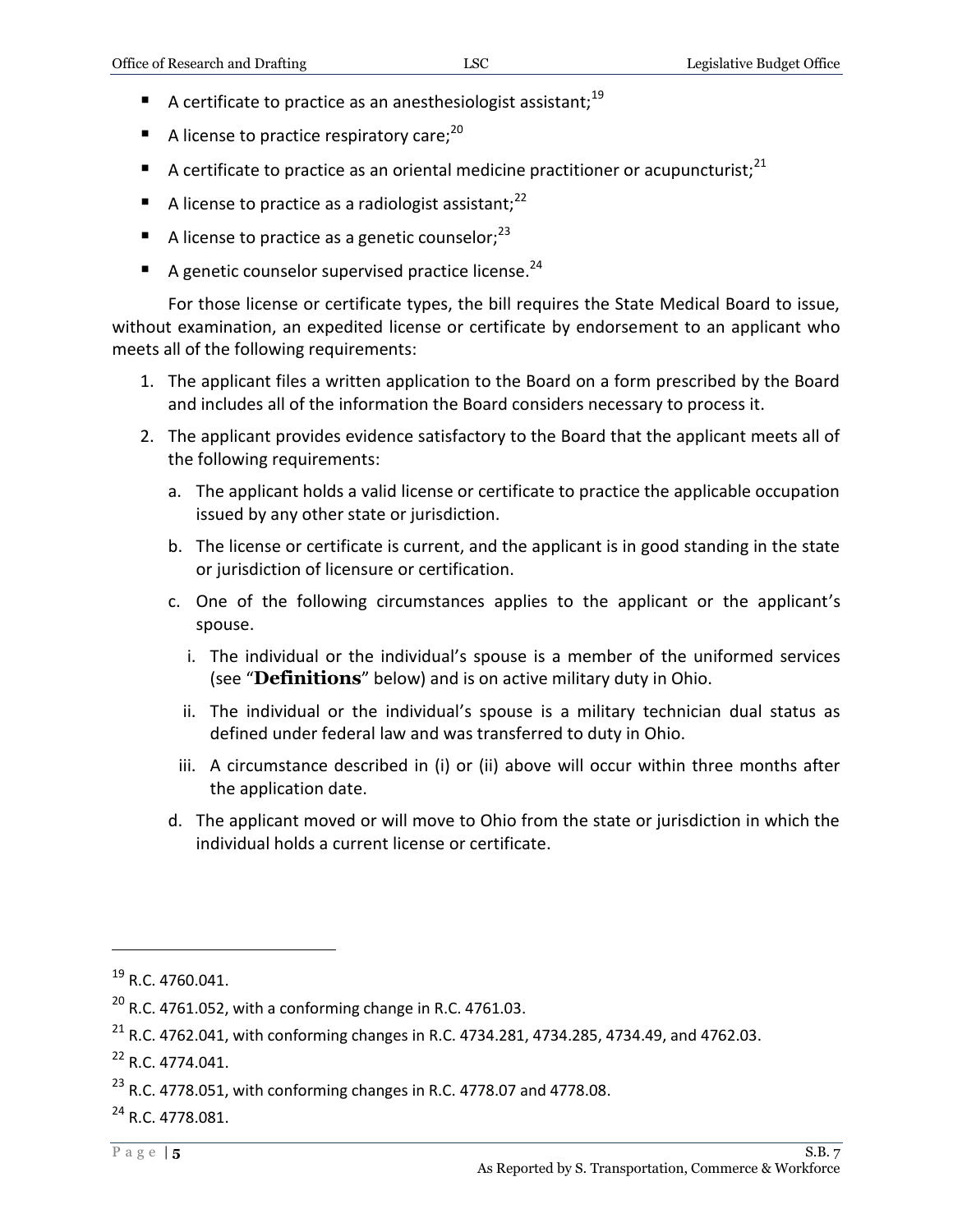e. The individual meets the requirements to receive a license or certificate required of applicants who apply for the license or certificate under current law, including criminal records checks.

The Board is required to waive all fees associated with the application for and issuance of an expedited license or certificate by endorsement under the bill.

#### **Expedited licenses to practice medicine and surgery or osteopathic medicine and surgery**

Continuing law prescribes a process for an applicant to receive an expedited license to practice medicine and surgery or osteopathic medicine and surgery by endorsement without examination from the State Medical Board. The bill requires the Board to waive the application fee for that expedited license if the applicant presents adequate proof to the Board of both of the following:

- 1. One of the following circumstances applies to the applicant or the applicant's spouse:
	- a. The individual or the individual's spouse is a member of the uniformed services and is on active military duty in Ohio.
	- b. The individual or the individual's spouse is a military technician dual status as defined under federal law and was transferred to duty in Ohio.
	- c. A circumstance described in (a) or (b) above will occur within three months after the date of application.
- 2. The applicant moved or will move to Ohio from the state or jurisdiction in which the individual holds a current license or certificate.

Under continuing law, the Board is required to issue, without examination, an expedited license to practice medicine and surgery or osteopathic medicine and surgery by endorsement to an applicant who meets the following requirements:

- 1. The applicant files a written application to the Board on a form prescribed by the Board and includes all of the information the Board considers necessary to process it.
- 2. The applicant provides evidence satisfactory to the Board that the applicant meets all of the following requirements:
	- a. Has passed a medical licensing examination recognized by the Board.
	- b. For at least five years immediately preceding the application date, has held a current, unrestricted license to practice medicine and surgery or osteopathic medicine and surgery issued by the licensing authority of another state or a Canadian province.
	- c. For at least two years immediately preceding the application date, has actively practiced medicine and surgery or osteopathic medicine and surgery in a clinical setting.
	- d. Is in compliance with the medical education and training requirements for applicants who apply for a normal license.
- 1. The applicant certifies to the Board that all of the following are true: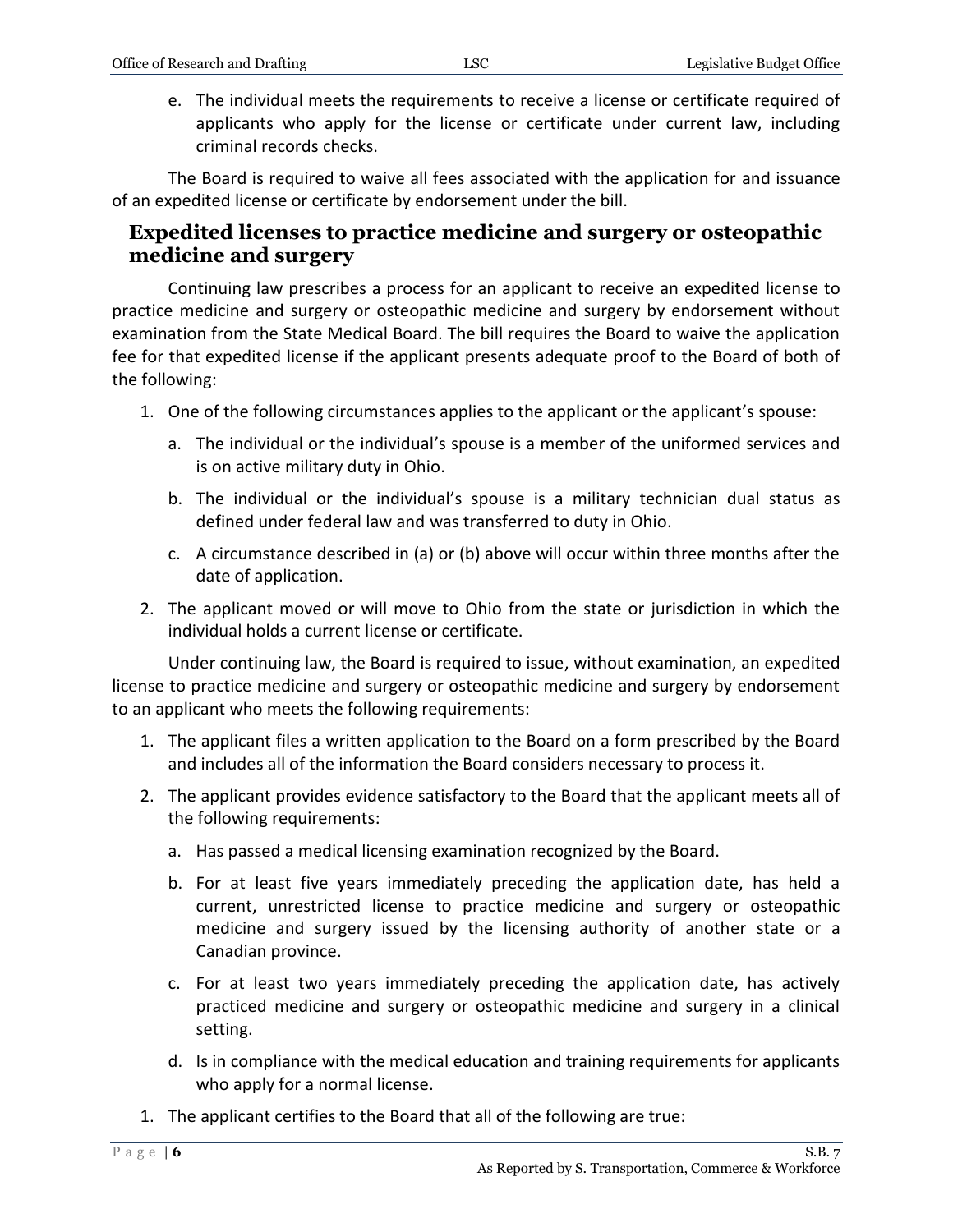- a. Not more than two malpractice claims have been filed against the applicant within a period of ten years and no malpractice claim against the applicant has resulted in total payment of more than \$500,000.
- b. The applicant does not have a criminal record according to the criminal records check.
- c. The applicant does not have a medical condition that could affect the applicant's ability to practice according to acceptable and prevailing standards of care.
- d. No adverse action has been taken against the applicant by a health care institution.
- e. To the applicant's knowledge, no federal agency, medical society, medical association, or branch of the U.S. military has investigated or taken action against the applicant.
- f. No professional licensing or regulatory authority has filed a complaint against, investigated, or taken action against the applicant and the applicant has not withdrawn a professional license application.
- g. The applicant has not been suspended or expelled from any institution of higher education or school, including a medical school.
- 3. The applicant complies with a continuing law requirement to obtain a criminal records check through the Bureau of Criminal Identification and Investigation.
- 4. The applicant pays a nonrefundable fee of \$1,000 to the Board.<sup>25</sup>

#### **Definitions**

For purposes of the bill:

"Uniformed services" means the Army, Navy, Air Force, Marine Corps, Coast Guard, commissioned corps of the National Oceanic and Atmospheric Administration; and commissioned corps of the Public Health Service.

An individual or an individual's license or certificate issued by another state or jurisdiction is in "good standing" if all of the following apply:

- 1. The individual is in compliance with all applicable federal, state, and local regulations.
- 2. The individual is not the subject of an investigation or disciplinary action by any federal, state, or local government agency.
- 3. The individual has not been denied a license or certificate, or had a license or certificate limited, suspended, or revoked by any public agency or licensing agency.  $^{26}$

<sup>&</sup>lt;sup>25</sup> R.C. 4731.299.

 $^{26}$  R.C. 4743.041(A), by reference to 10 U.S.C. 101.